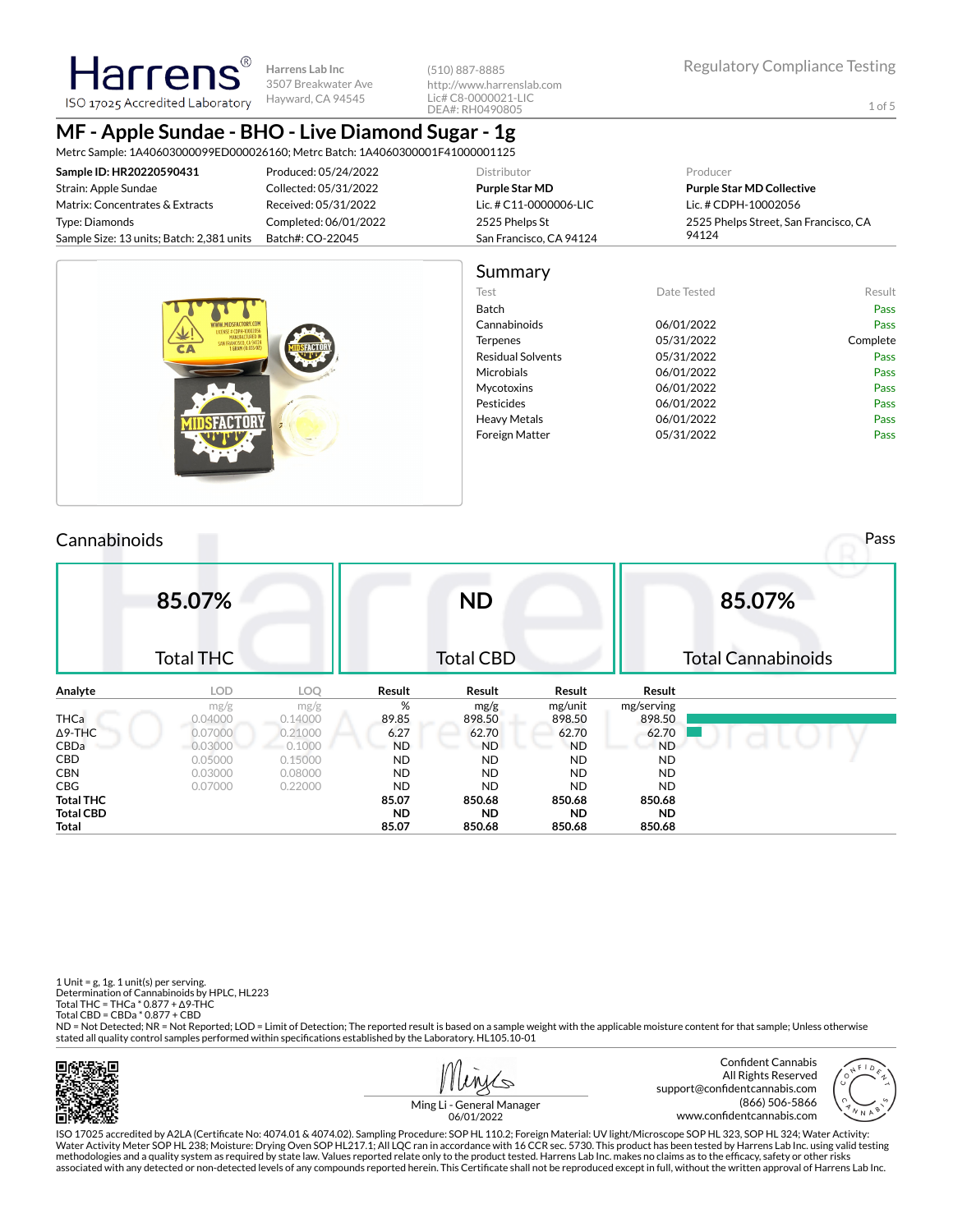**Harrens**® **Harrens Lab Inc** 3507 Breakwater Ave ISO 17025 Accredited Laboratory Hayward, CA 94545

(510) 887-8885 http://www.harrenslab.com Lic# C8-0000021-LIC DEA#: RH0490805

## **MF - Apple Sundae - BHO - Live Diamond Sugar - 1g**

Metrc Sample: 1A40603000099ED000026160; Metrc Batch: 1A4060300001F41000001125

| Sample ID: HR20220590431                  | Produced: 05/24/2022  | Distributor             | Producer                              |
|-------------------------------------------|-----------------------|-------------------------|---------------------------------------|
| Strain: Apple Sundae                      | Collected: 05/31/2022 | <b>Purple Star MD</b>   | <b>Purple Star MD Collective</b>      |
| Matrix: Concentrates & Extracts           | Received: 05/31/2022  | Lic. # C11-0000006-LIC  | Lic. # CDPH-10002056                  |
| Type: Diamonds                            | Completed: 06/01/2022 | 2525 Phelps St          | 2525 Phelps Street, San Francisco, CA |
| Sample Size: 13 units; Batch: 2,381 units | Batch#: CO-22045      | San Francisco, CA 94124 | 94124                                 |

#### **Terpenes**

| <b>Analyte</b>      | <b>LOD</b> | <b>LOO</b> | <b>Results</b> | <b>Results</b> |  |
|---------------------|------------|------------|----------------|----------------|--|
|                     | mg/g       | mg/g       | mg/g           | %              |  |
| β-Caryophyllene     | 0.08000    | 0.1000     | 11.85          | 1.185          |  |
| δ-Limonene          | 0.08000    | 0.1000     | 7.37           | 0.737          |  |
| β-Myrcene           | 0.08000    | 0.1000     | 5.28           | 0.528          |  |
| $\alpha$ -Humulene  | 0.08000    | 0.1000     | 4.10           | 0.410          |  |
| $\beta$ -Ocimene    | 0.08000    | 0.1000     | 1.38           | 0.138          |  |
| $\alpha$ -Bisabolol | 0.08000    | 0.1000     | 1.33           | 0.133          |  |
| Guaiol              | 0.08000    | 0.1000     | 1.19           | 0.119          |  |
| $\alpha$ -Pinene    | 0.08000    | 0.1000     | 1.18           | 0.118          |  |
| Linalool            | 0.08000    | 0.1000     | 1.15           | 0.115          |  |
| $\beta$ -Pinene     | 0.08000    | 0.1000     | 0.90           | 0.090          |  |
| Caryophyllene Oxide | 0.08000    | 0.1000     | 0.77           | 0.077          |  |
| 3-Carene            | 0.08000    | 0.1000     | ND.            | ND.            |  |
| $\alpha$ -Terpinene | 0.08000    | 0.1000     | ND.            | ND.            |  |
| Camphene            | 0.08000    | 0.1000     | <b>ND</b>      | ND.            |  |
| cis-Nerolidol       | 0.08000    | 0.1000     | ND.            | ND             |  |
| Eucalyptol          | 0.08000    | 0.1000     | <b>ND</b>      | ND             |  |
| y-Terpinene         | 0.08000    | 0.1000     | <b>ND</b>      | ND             |  |
| Geraniol            | 0.08000    | 0.1000     | <b>ND</b>      | ND             |  |
| Isopulegol          | 0.08000    | 0.1000     | <b>ND</b>      | ND             |  |
| p-Cymene            | 0.08000    | 0.1000     | ND             | ND             |  |
| Terpinolene         | 0.08000    | 0.1000     | <b>ND</b>      | ND.            |  |
| trans-Nerolidol     | 0.08000    | 0.1000     | ND.            | ND.            |  |
| Total               |            |            | 36.50          | 3.650          |  |
|                     |            |            |                |                |  |

## Primary Aromas



Date Tested: 05/31/2022

ND = Not Detected; NR = Not Reported; LOD = Limit of Detection; Unless otherwise stated all quality control samples performed within specifications established by the Laboratory. HL105.10-01. SOP HL228. GC-FID







Ming Li - General Manager 06/01/2022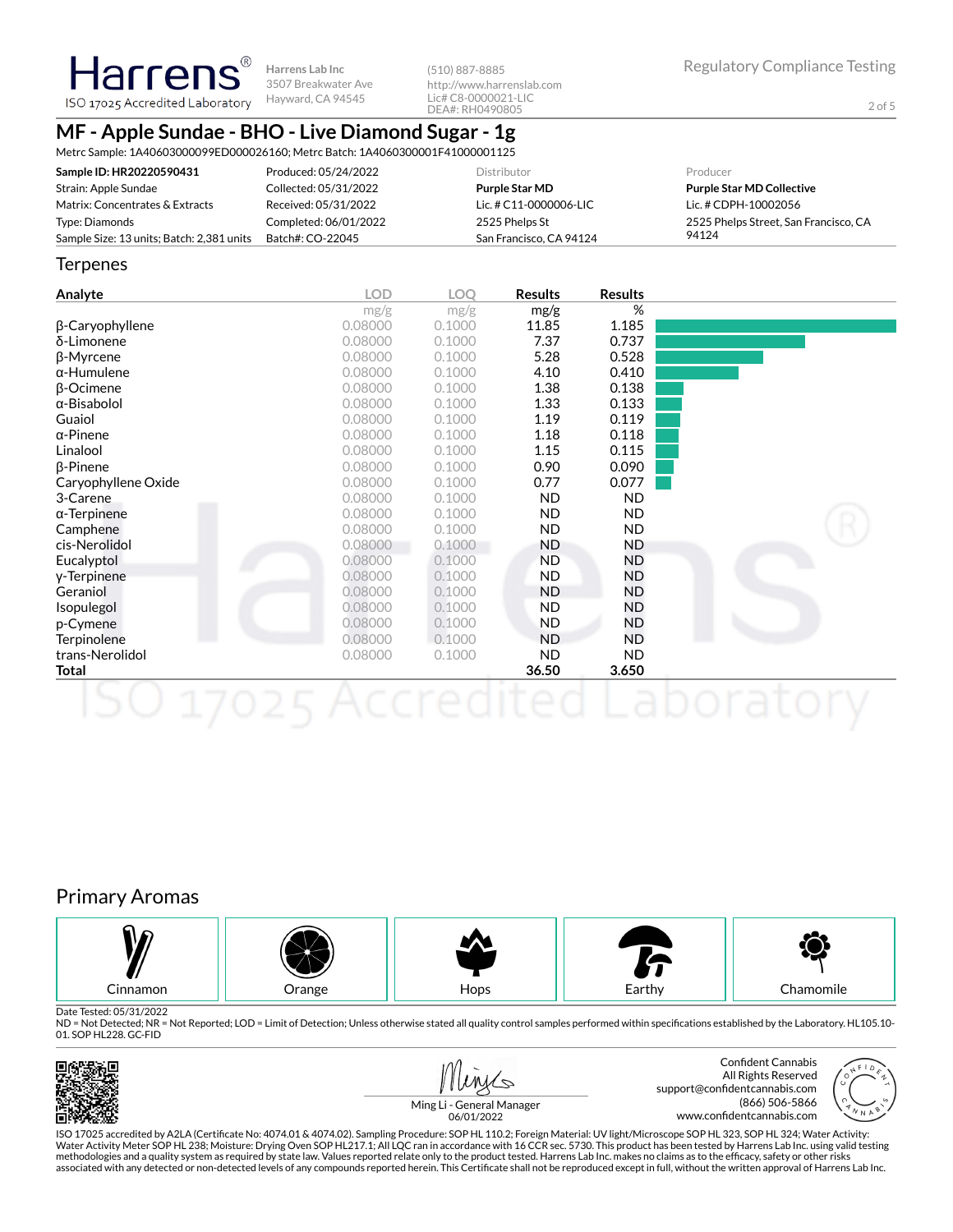Hayward, CA 94545 ISO 17025 Accredited Laboratory

## **MF - Apple Sundae - BHO - Live Diamond Sugar - 1g**

**Harrens Lab Inc** 3507 Breakwater Ave

Metrc Sample: 1A40603000099ED000026160; Metrc Batch: 1A4060300001F41000001125

| Sample ID: HR20220590431                  | Produced: 05/24/2022  | <b>Distributor</b>      | Producer                              |
|-------------------------------------------|-----------------------|-------------------------|---------------------------------------|
| Strain: Apple Sundae                      | Collected: 05/31/2022 | <b>Purple Star MD</b>   | <b>Purple Star MD Collective</b>      |
| Matrix: Concentrates & Extracts           | Received: 05/31/2022  | Lic. # C11-0000006-LIC  | Lic. # CDPH-10002056                  |
| Type: Diamonds                            | Completed: 06/01/2022 | 2525 Phelps St          | 2525 Phelps Street, San Francisco, CA |
| Sample Size: 13 units; Batch: 2,381 units | Batch#: CO-22045      | San Francisco, CA 94124 | 94124                                 |

(510) 887-8885

http://www.harrenslab.com Lic# C8-0000021-LIC DEA#: RH0490805

### Pesticides **Passage Community Community Community** Passes and the extension of the extension of the extension of the extension of the extension of the extension of the extension of the extension of the extension of the ext

Harrens

| Analyte             | <b>LOD</b> | <b>LOO</b> | Limit          | <b>Results</b> | <b>Status</b> | Analyte                 | <b>LOD</b> | <b>LOO</b> | Limit          | <b>Results</b> | <b>Status</b> |
|---------------------|------------|------------|----------------|----------------|---------------|-------------------------|------------|------------|----------------|----------------|---------------|
|                     | $\mu$ g/g  | $\mu$ g/g  | $\mu$ g/g      | $\mu$ g/g      |               |                         | $\mu$ g/g  | $\mu$ g/g  | $\mu$ g/g      | $\mu$ g/g      |               |
| Abamectin           | 0.03       | 0.1        | 0.1            | <b>ND</b>      | Pass          | Fludioxonil             | 0.03       | 0.1        | 0.1            | <b>ND</b>      | Pass          |
| Acephate            | 0.03       | 0.1        | 0.1            | <b>ND</b>      | Pass          | Hexythiazox             | 0.03       | 0.1        | 0.1            | <b>ND</b>      | Pass          |
| Acequinocyl         | 0.03       | 0.1        | 0.1            | <b>ND</b>      | Pass          | Imazalil                | 0.03       | 0.1        | 0.03           | <b>ND</b>      | Pass          |
| Acetamiprid         | 0.03       | 0.1        | 0.1            | <b>ND</b>      | Pass          | Imidacloprid            | 0.03       | 0.1        | 5              | <b>ND</b>      | Pass          |
| Aldicarb            | 0.03       | 0.1        | 0.03           | <b>ND</b>      | Pass          | Kresoxim Methyl         | 0.03       | 0.1        | 0.1            | <b>ND</b>      | Pass          |
| Azoxystrobin        | 0.03       | 0.1        | 0.1            | <b>ND</b>      | Pass          | Malathion               | 0.03       | 0.1        | 0.5            | <b>ND</b>      | Pass          |
| <b>Bifenazate</b>   | 0.03       | 0.1        | 0.1            | <b>ND</b>      | Pass          | Metalaxyl               | 0.03       | 0.1        | $\overline{2}$ | <b>ND</b>      | Pass          |
| <b>Bifenthrin</b>   | 0.03       | 0.1        | 3              | <b>ND</b>      | Pass          | Methiocarb              | 0.03       | 0.1        | 0.03           | <b>ND</b>      | Pass          |
| <b>Boscalid</b>     | 0.03       | 0.1        | 0.1            | <b>ND</b>      | Pass          | Methomyl                | 0.03       | 0.1        | 1              | <b>ND</b>      | Pass          |
| Captan              | 0.03       | 0.1        | 0.7            | <b>ND</b>      | Pass          | Mevinphos               | 0.03       | 0.1        | 0.03           | <b>ND</b>      | Pass          |
| Carbaryl            | 0.03       | 0.1        | 0.5            | <b>ND</b>      | Pass          | Myclobutanil            | 0.03       | 0.1        | 0.1            | <b>ND</b>      | Pass          |
| Carbofuran          | 0.03       | 0.1        | 0.03           | <b>ND</b>      | Pass          | Naled                   | 0.03       | 0.1        | 0.1            | <b>ND</b>      | Pass          |
| Chlorantraniliprole | 0.03       | 0.1        | 10             | <b>ND</b>      | Pass          | Oxamyl                  | 0.03       | 0.1        | 0.5            | <b>ND</b>      | Pass          |
| Chlordane           | 0.03       | 0.1        | 0.03           | <b>ND</b>      | Pass          | Paclobutrazol           | 0.03       | 0.1        | 0.03           | <b>ND</b>      | Pass          |
| Chlorfenapyr        | 0.03       | 0.1        | 0.03           | <b>ND</b>      | Pass          | Parathion Methyl        | 0.03       | 0.1        | 0.03           | <b>ND</b>      | Pass          |
| Chlorpyrifos        | 0.03       | 0.1        | 0.03           | <b>ND</b>      | Pass          | Pentachloronitrobenzene | 0.03       | 0.1        | 0.1            | <b>ND</b>      | Pass          |
| Clofentezine        | 0.03       | 0.1        | 0.1            | <b>ND</b>      | Pass          | Permethrin              | 0.03       | 0.1        | 0.5            | <b>ND</b>      | Pass          |
| Coumaphos           | 0.03       | 0.1        | 0.03           | <b>ND</b>      | Pass          | Phosmet                 | 0.03       | 0.1        | 0.1            | <b>ND</b>      | Pass          |
| Cyfluthrin          | 0.03       | 0.1        | $\overline{2}$ | <b>ND</b>      | Pass          | Piperonyl Butoxide      | 0.03       | 0.1        | 3              | <b>ND</b>      | Pass          |
| Cypermethrin        | 0.03       | 0.1        | 1              | <b>ND</b>      | Pass          | Prallethrin             | 0.03       | 0.1        | 0.1            | <b>ND</b>      | Pass          |
| Daminozide          | 0.03       | 0.1        | 0.03           | <b>ND</b>      | Pass          | Propiconazole           | 0.03       | 0.1        | 0.1            | <b>ND</b>      | Pass          |
| Diazinon            | 0.03       | 0.1        | 0.1            | <b>ND</b>      | Pass          | Propoxur                | 0.03       | 0.1        | 0.03           | <b>ND</b>      | Pass          |
| <b>Dichlorvos</b>   | 0.03       | 0.1        | 0.03           | <b>ND</b>      | Pass          | Pyrethrins              | 0.03       | 0.1        | 0.5            | <b>ND</b>      | Pass          |
| Dimethoate          | 0.03       | 0.1        | 0.03           | <b>ND</b>      | Pass          | Pyridaben               | 0.03       | 0.1        | 0.1            | <b>ND</b>      | Pass          |
| Dimethomorph        | 0.03       | 0.1        | $\overline{2}$ | <b>ND</b>      | Pass          | Spinetoram              | 0.03       | 0.1        | 0.1            | <b>ND</b>      | Pass          |
| Ethoprophos         | 0.03       | 0.1        | 0.03           | <b>ND</b>      | Pass          | Spinosad                | 0.03       | 0.1        | 0.1            | <b>ND</b>      | Pass          |
| Etofenprox          | 0.03       | 0.1        | 0.03           | <b>ND</b>      | Pass          | Spiromesifen            | 0.03       | 0.1        | 0.1            | <b>ND</b>      | Pass          |
| Etoxazole           | 0.03       | 0.1        | 0.1            | <b>ND</b>      | Pass          | Spirotetramat           | 0.03       | 0.1        | 0.1            | <b>ND</b>      | Pass          |
| Fenhexamid          | 0.03       | 0.1        | 0.1            | <b>ND</b>      | Pass          | Spiroxamine             | 0.03       | 0.1        | 0.03           | <b>ND</b>      | Pass          |
| Fenoxycarb          | 0.03       | 0.1        | 0.03           | <b>ND</b>      | Pass          | Tebuconazole            | 0.03       | 0.1        | 0.1            | <b>ND</b>      | Pass          |
| Fenpyroximate       | 0.03       | 0.1        | 0.1            | <b>ND</b>      | Pass          | Thiacloprid             | 0.03       | 0.1        | 0.03           | <b>ND</b>      | Pass          |
| Fipronil            | 0.03       | 0.1        | 0.03           | <b>ND</b>      | Pass          | Thiamethoxam            | 0.03       | 0.1        | 5              | <b>ND</b>      | Pass          |
| Flonicamid          | 0.03       | 0.1        | 0.1            | <b>ND</b>      | Pass          | Trifloxystrobin         | 0.03       | 0.1        | 0.1            | <b>ND</b>      | Pass          |

Date Tested: 06/01/2022

We analyze samples by AOAC Official Method 2007.01-Modified; ND = Not Detected; NR = Not Reported; LOD = Limit of Detection; The reported result is based on a sample weight with the applicable moisture content for that sample; Unless otherwise stated all quality control samples performed within specifications established by the<br>Laboratory. HL105.10-01. Tested by LC/MS/MS and GC/







Ming Li - General Manager 06/01/2022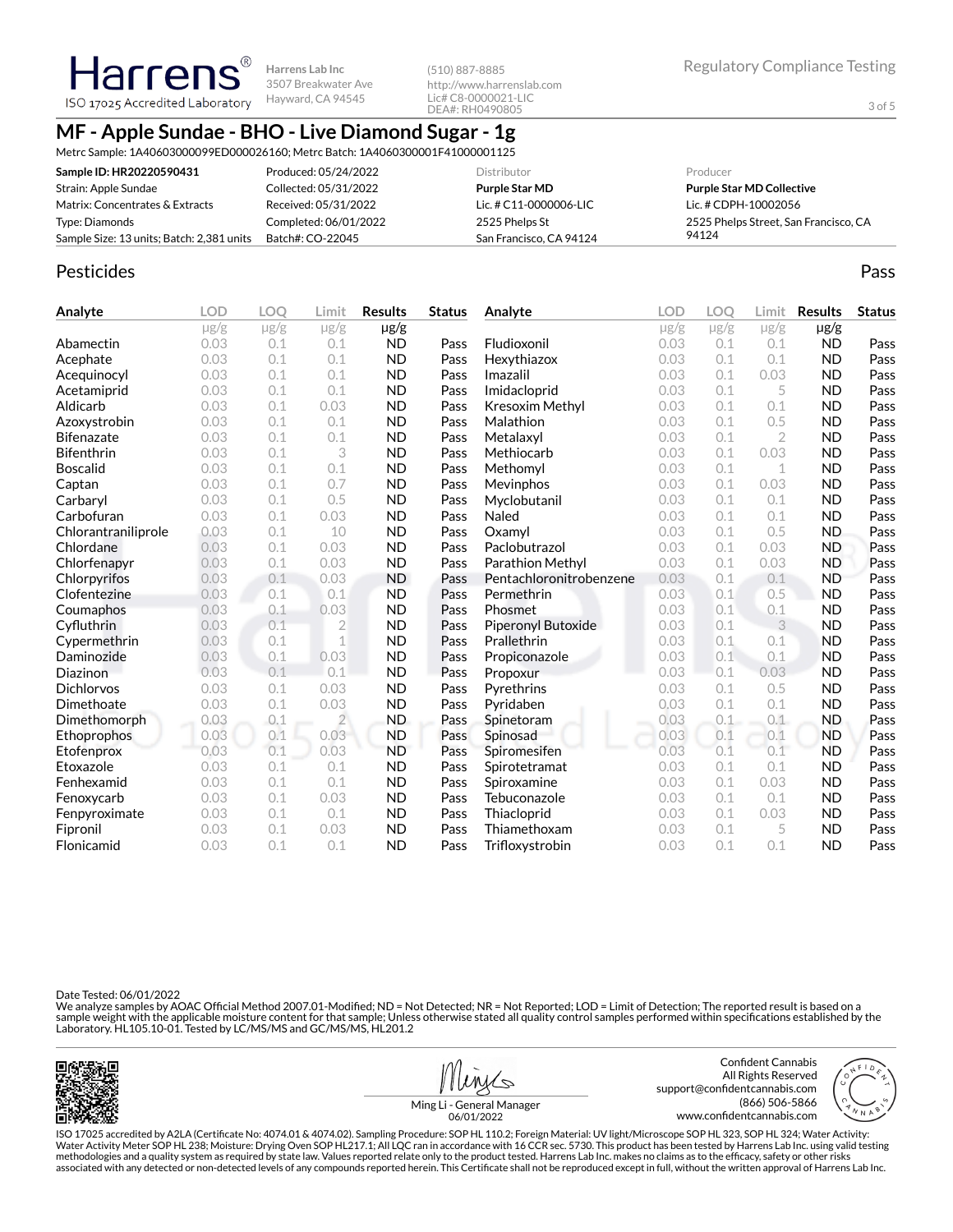**Harrens Lab Inc** 3507 Breakwater Ave ISO 17025 Accredited Laboratory Hayward, CA 94545

(510) 887-8885 http://www.harrenslab.com Lic# C8-0000021-LIC DEA#: RH0490805

## **MF - Apple Sundae - BHO - Live Diamond Sugar - 1g**

Metrc Sample: 1A40603000099ED000026160; Metrc Batch: 1A4060300001F41000001125

| Sample ID: HR20220590431                  | Produced: 05/24/2022  | Distributor             | Producer                              |
|-------------------------------------------|-----------------------|-------------------------|---------------------------------------|
| Strain: Apple Sundae                      | Collected: 05/31/2022 | Purple Star MD          | <b>Purple Star MD Collective</b>      |
| Matrix: Concentrates & Extracts           | Received: 05/31/2022  | Lic. # C11-0000006-LIC  | Lic. # CDPH-10002056                  |
| Type: Diamonds                            | Completed: 06/01/2022 | 2525 Phelps St          | 2525 Phelps Street, San Francisco, CA |
| Sample Size: 13 units; Batch: 2,381 units | Batch#: CO-22045      | San Francisco, CA 94124 | 94124                                 |

## Residual Solvents Pass

Harrens®

| Analyte             | <b>LOD</b> | <b>LOO</b> | Limit       | <b>Results</b> | <b>Status</b> |
|---------------------|------------|------------|-------------|----------------|---------------|
|                     | $\mu$ g/g  | $\mu$ g/g  | $\mu$ g/g   | $\mu$ g/g      |               |
| 1,2-Dichloro-Ethane | 0.15       | 0.45       | 1           | <b>ND</b>      | Pass          |
| Acetone             | 1.62       | 4.92       | 5000        | <b>ND</b>      | Pass          |
| Acetonitrile        | 2.14       | 6.5        | 410         | <b>ND</b>      | Pass          |
| Benzene             | 0.17       | 0.51       | $\mathbf 1$ | ND.            | Pass          |
| <b>Butane</b>       | 10.12      | 30.68      | 5000        | <b>ND</b>      | Pass          |
| Chloroform          | 0.2        | 0.6        |             | ND.            | Pass          |
| Ethanol             | 2.73       | 8.27       | 5000        | ND.            | Pass          |
| Ethyl-Acetate       | 1.27       | 3.86       | 5000        | ND.            | Pass          |
| Ethyl-Ether         | 2.88       | 8.72       | 5000        | ND.            | Pass          |
| Ethylene Oxide      | 0.13       | 0.39       | $\mathbf 1$ | ND.            | Pass          |
| Heptane             | 1.73       | 5.25       | 5000        | <b>ND</b>      | Pass          |
| Isopropanol         | 2.03       | 6.14       | 5000        | 10.3           | Pass          |
| Methanol            | 2.26       | 6.86       | 3000        | <b>ND</b>      | Pass          |
| Methylene-Chloride  | 0.31       | 0.94       |             | ND.            | Pass          |
| n-Hexane            | 3.46       | 10.5       | 290         | <b>ND</b>      | Pass          |
| Pentane             | 7.88       | 23.88      | 5000        | 24.1           | Pass          |
| Propane             | 7.47       | 22.62      | 5000        | <b>ND</b>      | Pass          |
| Toluene             | 1.37       | 4.16       | 890         | ND.            | Pass          |
| Trichloroethene     | 0.14       | 0.44       |             | <b>ND</b>      | Pass          |
| Xylenes             | 2.86       | 8.68       | 2170        | <b>ND</b>      | Pass          |

Date Tested: 05/31/2022 ND = Not Detected; SOP HL231. Headspace GC-FID



Confident Cannabis All Rights Reserved support@confidentcannabis.com (866) 506-5866 www.confidentcannabis.com



Ming Li - General Manager 06/01/2022